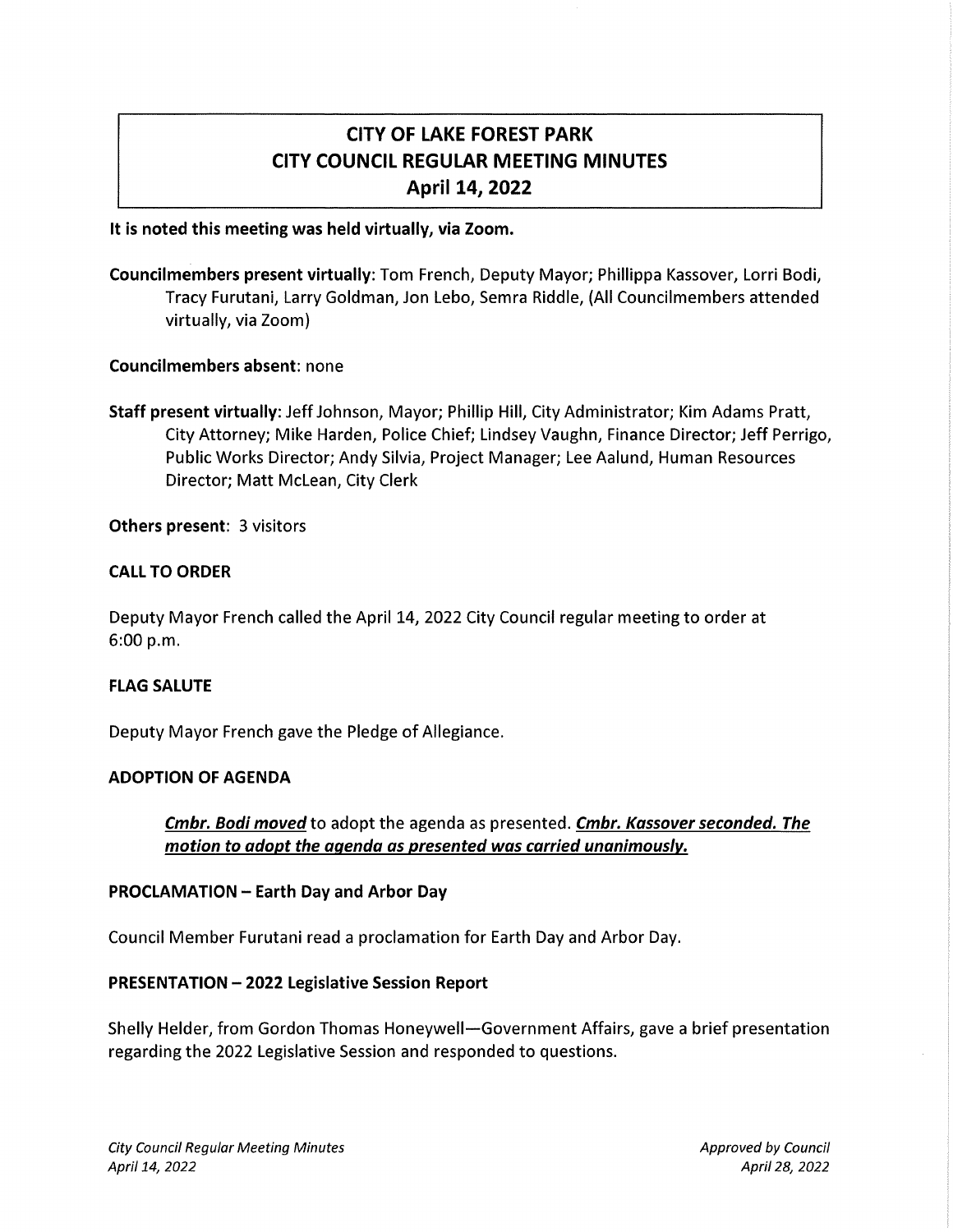### **CITIZEN COMMENTS**

The following members of the audience shared comments with the Council:

- Toussaint Jackson asked for a policy to help people staying at hotels and shelters enjoy the outdoors.
- Sarah Phillips, from Lake Forest Park, extended an invitation to the Council to join the Town Hall meeting on April 23.

### **Confirmation Review - Climate Action Committee Student Members**

The City Council interviewed Anna Cote and Isabella Tancreti for the student representative position on the Climate Action Committee.

### **CONSENT CALENDAR**

# *Cmbr. Riddle moved to approve the consent calendar. Cmbr. Furutani seconded. The motion to approve the consent calendar was carried unanimously.*

- 1. March 10, 2022 City Council Work Session Minutes
- 2. March 10, 2022 City Council Regular Meeting Minutes
- 3. March 21, 2022 Council Committee of the Whole Minutes
- 4. March 24, 2022 City Council Regular Meeting Minutes
- 5. Approval of City Expenditures for the Period Ending March 10, 2022, covering Claims Fund Check Nos. 83356 through 83394, in the amount of \$63,245.09, and Payroll Fund ACH transactions in the amount of \$156, 793.03 are approved; additional transactions are Lexis Nexis, \$257.26; US Bank, \$73,046.56; total approved Claims Fund transactions, \$293,341.94
- 6. Approval of City Expenditures for the Period Ending March 24, 2022, covering Claims Fund Check Nos. 83395 through 83443, in the amount of \$376,562.64, and Payroll Fund ACH transactions in the amount of \$144,846.76 and Direct Deposit in the amount of \$148,408.74 are approved; additional transactions are Invoice Cloud, \$614.75; Lexis Nexis, \$257.26; Washington State Excise Tax, \$7,966.78; Wex Bank, \$131.71; total approved Claims Fund transactions, \$678, 788.67
- 7. Approval of City Expenditures for the Period Ending April 14, 2022, covering Claims Fund Check Nos. 83444 through 83482, in the amount of \$94,491. 74, are approved; additional transactions are Elavon, \$477.40; US Bank, \$77,798.16; total approved Claims Fund transactions, \$172,289.90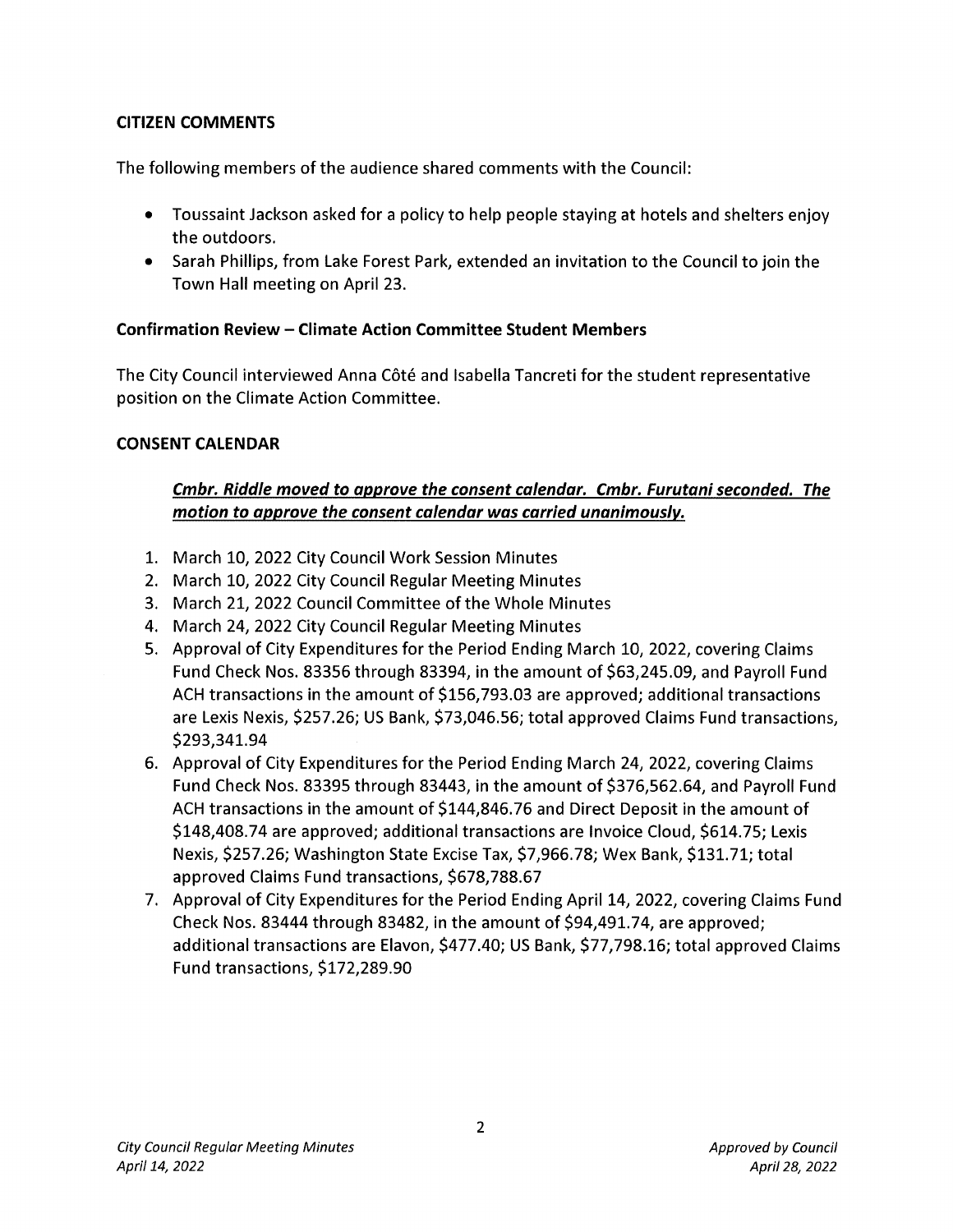RESOLUTION 1841/ Authorizing the Mayor to Execute the Washington Public Agency Contract with Municipal Research and Services Center for Hosting of Small Works, Consultant, and Vendor Rosters

City Clerk Mclean presented the item and responded to questions.

# Cmbr. Kassover moved to waive the three-touch rule. Cmbr. Furutani seconded. The motion to waive the three-touch rule carried unanimously.

**Cmbr. Riddle moved** to approve as presented Resolution 1841/Authorizing the Mayor to Execute the Washington Public Agency Contract with Municipal Research and Services Center for Hosting of Small Works, Consultant, and Vendor Rosters. Cmbr. Kassover seconded. The motion to approve Resolution 1841 carried unanimously.

### RESOLUTION 1842/ Authorizing the Mayor to Sign American Rescue Plan Act (ARPA) Grant Agreement between the City and Lake Forest Bar & Grill, LLC

City Administrator Hill presented the item and responded to questions.

**Cmbr. Riddle moved** to approve as presented Resolution 1842/Authorizing the Mayor to Sign American Rescue Plan Act (ARPA) Grant Agreement between the City and Lake Forest Bar & Grill, LLC. Cmbr. Bodi seconded. The motion to approve Resolution 1842 carried unanimously.

# RESOLUTION 1843/ Authorizing the Mayor to Sign a Public Works Contract with Agostino Construction, Inc. for Accessible Curb Ramps Construction

Project Manager Silvia presented the item and responded to questions.

Cmbr. Kassover moved to waive the three-touch rule. Cmbr. Furutani seconded. The motion to waive the three-touch rule carried unanimously.

Cmbr. Riddle moved to approve as presented Resolution 1843/Authorizing the Mayor to Sign a Public Works Contract with Agostino Construction, Inc. for Accessible Curb Ramps Construction. Cmbr. Kassover seconded. The motion to approve Resolution 1843 carried unanimously.

# ORDINANCE 1239/Granting to Level 3 Communications, LLC, a Master Use Permit for Five Years

Director Perrigo presented the item and responded to questions and noted the item is scheduled for the third touch on April 28, 2022.